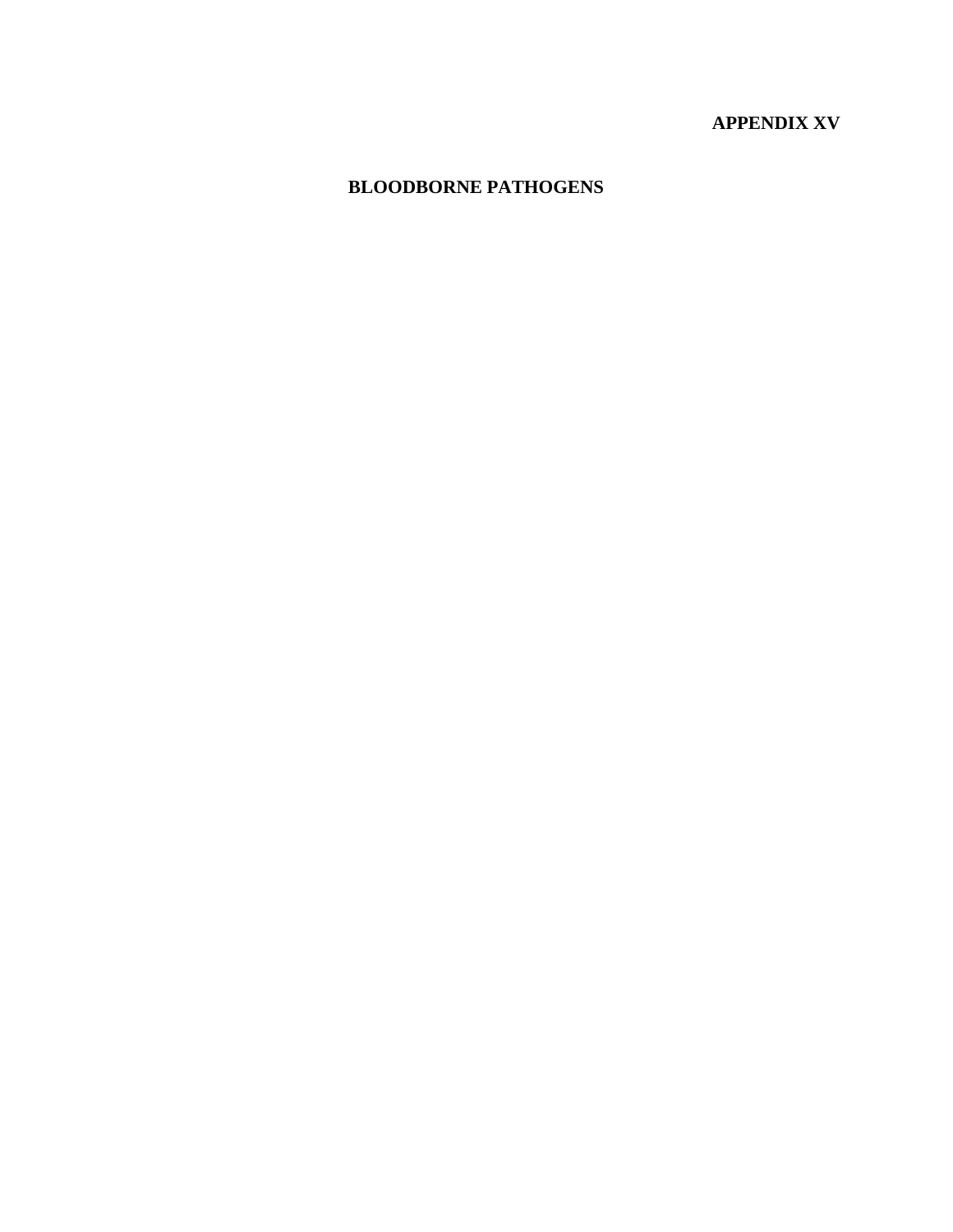# **PURPOSE**

The purpose of this policy is to establish procedures that will ensure compliance with the Occupational Safety and Health Administration"s (OSHA) "Bloodborne Pathogens Standard" in Part 1910.1030, Title 29 of the Code of Federal Regulations.

### **ACCOUNTABILITY**

Under the Dean and Senior Vice president for Academic Affairs, the Infection Control Committee shall ensure compliance with this policy. The Infection Control Manager and the Institutional Safety Officer shall oversee implementation of this policy.

#### **APPLICABILITY**

This policy applies to faculty, staff, and students and includes the following potentially Infectious Materials:

Human body fluids: blood, semen, vaginal secretions, cerebrospinal fluid, synovial fluid, pericardial fluid, pleural fluid, peritoneal fluid, amniotic fluid, saliva in dental procedures, any body fluid that is visibly contaminated with blood, and all body fluids in situations where it is difficult or impossible to differentiate between body fluids.

Any unfixed tissue or organ (other than intact skin) from a human (living or dead).

HIV, HCV or HBV-containing cell or tissue cultures, organ cultures, and HIV, HCV or HBV-containing culture medium or other solutions: any blood, organs, or other tissues from experimental animals infected with HIV, HCV or HBV. (Bloodborne pathogens as they relate to the use of animal blood may also be covered by policies pertaining to MSM Research.

#### DEFINITIONS

- 1. Bloodborne pathogen shall refer to pathogenic microorganisms that are present in human blood and can cause disease in humans. These pathogens shall include, but are not limited to hepatitis B virus (HBV), **hepatitis C virus (HCV)** and human immunodeficiency virus (HIV).
- 2. Engineering Controls shall mean controls, which by design, isolate or remove the bloodborne pathogen hazard from the workplace (e.g. sharps disposal containers, self-sheathing needles, containment devices – **biosafety cabinet, etc.**).
- 3. Occupational Exposure shall be used to refer to reasonably anticipated or inadvertent skin, eye, mucous membrane, or parenteral contact with blood or other potentially infectious materials that may result from the performance of an employee's duties.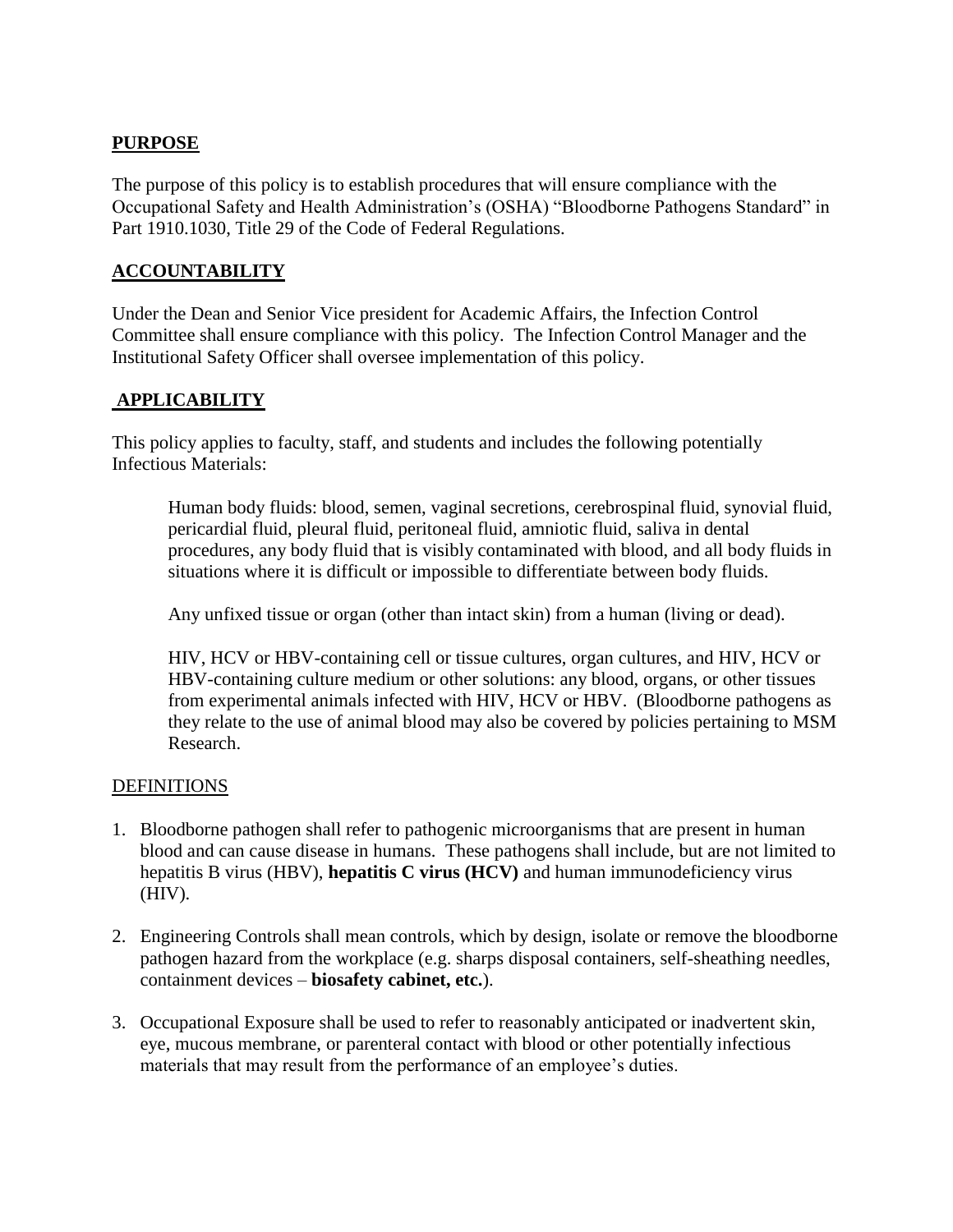- 4. Standard Precaution is a Centers for Disease Control and Prevention (**CDC**) [set](http://www.medical-glossary.com/definition/set.html) of guidelines for [health](http://www.medical-glossary.com/definition/health.html) care workers on dealing with [blood,](http://www.medical-glossary.com/definition/blood.html) all [body fluids,](http://www.medical-glossary.com/definition/body-fluid.html) [secretions](http://www.medical-glossary.com/definition/secretion.html) and [excretions](http://www.medical-glossary.com/definition/excretion.html) (except [sweat\)](http://www.medical-glossary.com/definition/sweat.html), non-intact [skin](http://www.medical-glossary.com/definition/skin.html) and [mucous membranes.](http://www.medical-glossary.com/definition/mucous-membrane.html) They are designed to [reduce](http://www.medical-glossary.com/definition/reduce.html) the [risk](http://www.medical-glossary.com/definition/risk.html) of transmission of [microorganisms.](http://www.medical-glossary.com/definition/microorganism.html) This guideline is more protective than OSHA"s Universal Precautions because it considers all body fluids with the exception of sweat to potentially contain bloodborne pathogens.
- 5. **Universal Precautions** is an approach to infection control. According to the concept of Universal Precautions, all human blood and **certain human body fluids** are treated as if known to be infectious for HIV, HBV, and other bloodborne pathogens. According to the OSHA Standard the "Other Potentially Infectious Material" (OPIM) includes semen, vaginal secretions, cerebrospinal fluid, synovial fluid, pericardial fluid, pleural fluid, peritoneal fluid, amniotic fluid, saliva in dental procedures. The following human body fluids are not considered potentially infectious materials: urine, sweat, spit, tears, feces, and vomit unless the fluid is visually contaminated with blood or OPIM.

# **POLICY**

#### **A. Requirements:**

The primary focus of this policy is to establish procedures, in accordance with OSHA's "Bloodborne Pathogen Standard" 1910.1030 that will protect MSM staff and students from the hazards related to occupational exposures to bloodborne pathogens and other potentially infectious materials. As such, this policy will supplement does not supersede any existing School policy on HIV, **HCV** and HBV or handbooks developed to provide a safe work and learning environment for MSM staff, students, and faculty.

All MSM departments and patient care facilities shall be responsible for developing standard operating procedures (SOPs), which will establish compliance with this policy.

This policy shall be reviewed and revised on an annual basis, or more frequently as new information becomes available.

#### **B. Procedures:**

#### **1. Exposure Control Plan**

The School and each patient care facility (facility) shall ensure that a written "Exposure Control Plan" is developed and implemented. This plan will function as a standard operating procedure, describing the process and/or programs established by all specific departments or facilities to eliminate or minimize employee exposure to bloodborne pathogens and other potential infectious materials. In some cases, the Infection Control Manager may develop departmental Exposure Control Plans. This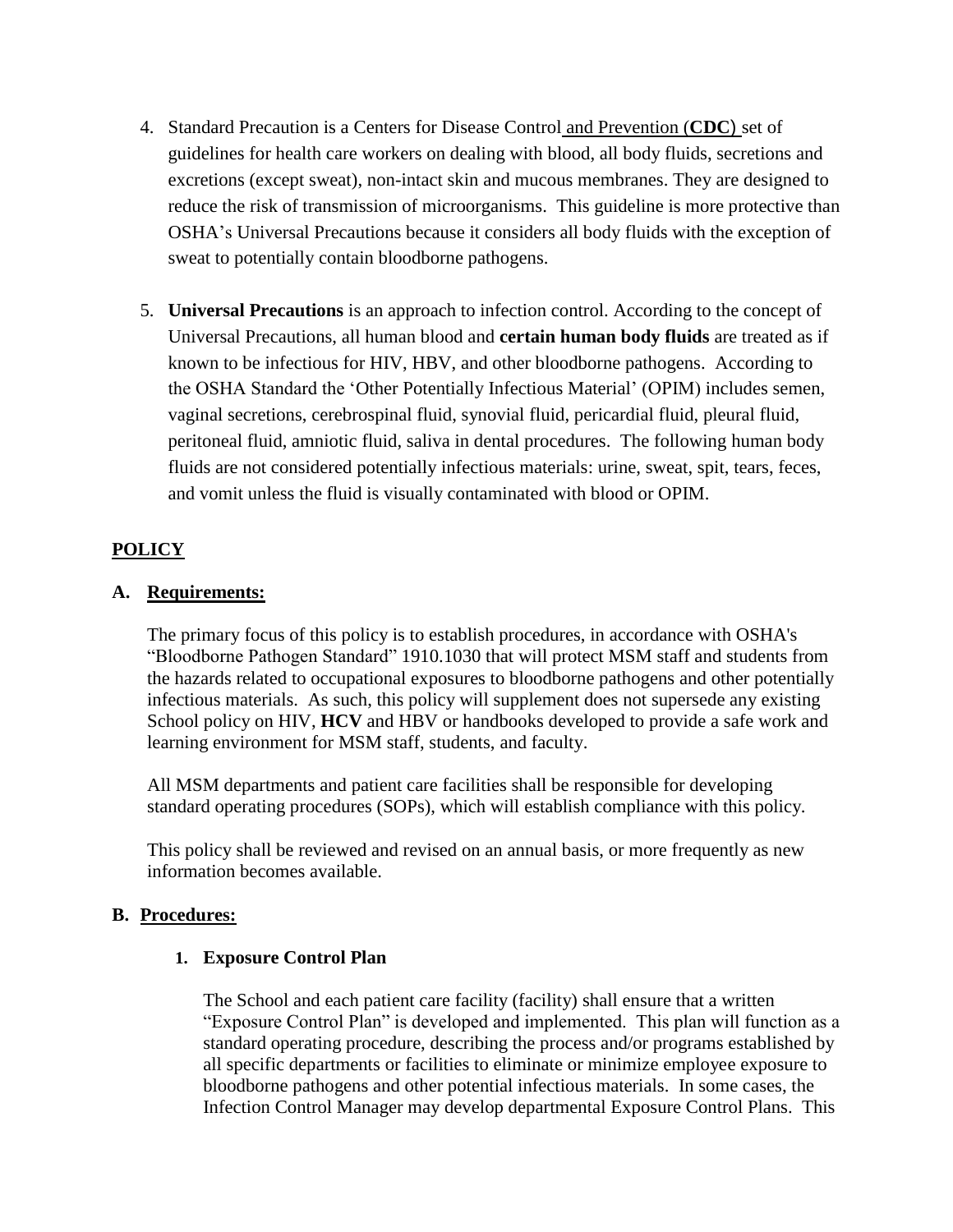will especially apply to those departments whose risk of exposure is moderate, high, and/or unique. In such cases where departmental Exposure Control Plans are developed they shall be modeled after the School or Facility's plan.

- **a.** The Exposure Control Plan shall minimally consist of the following components:
	- i. An Exposure Determination for those titles within that School or Facility:
		- (a) including a list of all job titles in which all employees have occupational exposure (as defined in this policy).
		- (b) including a list of all job titles in which some employees in that title have occupational exposure. For these titles, a list of all tasks and procedures (or groups of closely related tasks and procedures) in which occupational exposure occurs shall also be included.
	- ii. Descriptions or copies of specific programs, policies, or procedures implemented in each department or patient care facility to address the requirements in this policy.
- **b.** Each department or facility shall ensure that the Exposure Control Plan is accessible to its employees for examination.
- **c.** The Exposure Control Plan shall be reviewed and updated, by representatives of the Safety Committee and Infection Control Committee at least annually and, whenever tasks, procedures, or titles are modified such that risk of exposure to bloodborne pathogens change.

# **2. Universal Precautions**

**a.** Universal Precautions are to be utilized when there is reason to anticipate contact with (blood, body fluids or other potentially infectious material from any human source. Universal Precautions shall be followed and appropriate barrier or personal protective equipment shall be used any time exposure to substances are anticipated according to the guidelines established by OSHA Bloodborne Pathogen Standard.

# **3. Engineering Controls**

**a.** Each department or facility is responsible for reviewing and implementing available engineering controls. Engineering Controls refer to measures, which by design, isolate or remove bloodborne pathogen hazard from the workplace (e.g. sharps, disposal containers, and self-sheathing needles).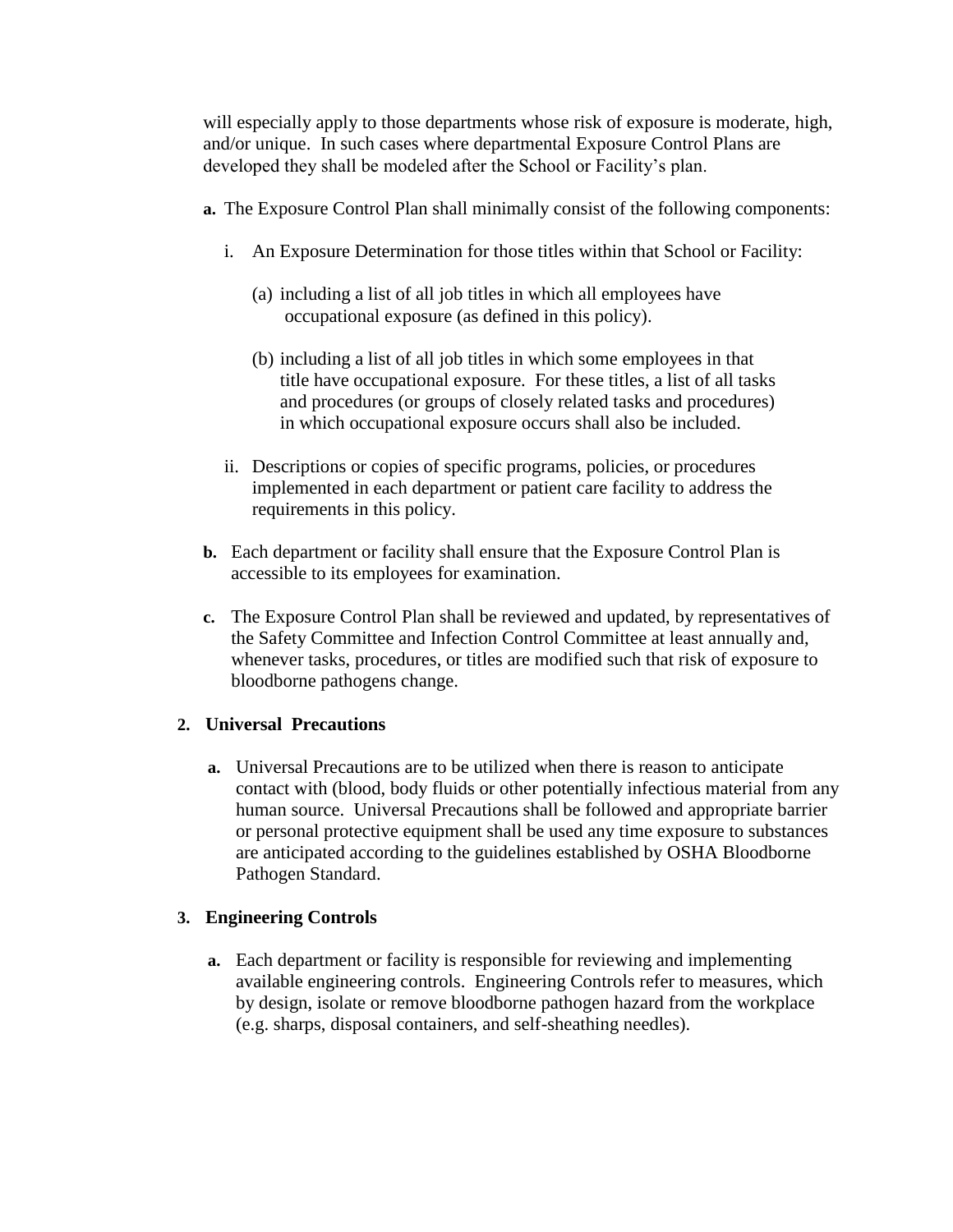**b.** Engineering controls shall be maintained and evaluated periodically by the Institutional Safety Officer or qualified vendors to ensure their continued effectiveness.

# **4. Work Practices and Hygiene**

Each department or facility shall establish general work practices that will eliminate or minimize employee exposure. These may include, but are not limited to:

- **a.** Hand washing techniques and requirements.
- **b.** Procedures for handling and disposing have contaminated needles and sharps.
- **c.** Lists of prohibited activities. For example, eating, drinking, and handling contact lenses in those work areas where there is potential for exposure or storage of food in locations where blood or other potentially infectious materials are present.
- **d.** Procedures to minimize splashing, spraying, spattering, generation of droplets, etc. during tasks which involve blood or other potentially infectious materials. Containment Equipment including BioSafety Cabinets (BSC) should be used if aerosols are produced. In addition, when centrifuging blood the tubes or containers must be capped.
- **e.** Procedures for decontamination of contaminated equipment before servicing, shipping or disposal. A readily observable label shall be attached to such equipment stating which portions remain contaminated.

# **5. Personal Protective Equipment**

**a.** Each department or facility shall identify the specific procedures and/or tasks where personal protective equipment is required to prevent exposure to bloodborne pathogens. Specific descriptions of the personal protective equipment required for each task or procedure shall be included in the School"s or Facility"s Exposure Control Plan. For example, employees who transport specimens from clinics or patient care areas to laboratories may be required to wear gloves and laboratory coats. This requirement should be specified in the facility's plan.

Each department or facility shall be responsible for providing personal protective equipment identified as essential to job performance at no cost to the employee. Personal protective equipment may include, but not be limited to gloves, gowns, and face masks.

#### **6. Housekeeping**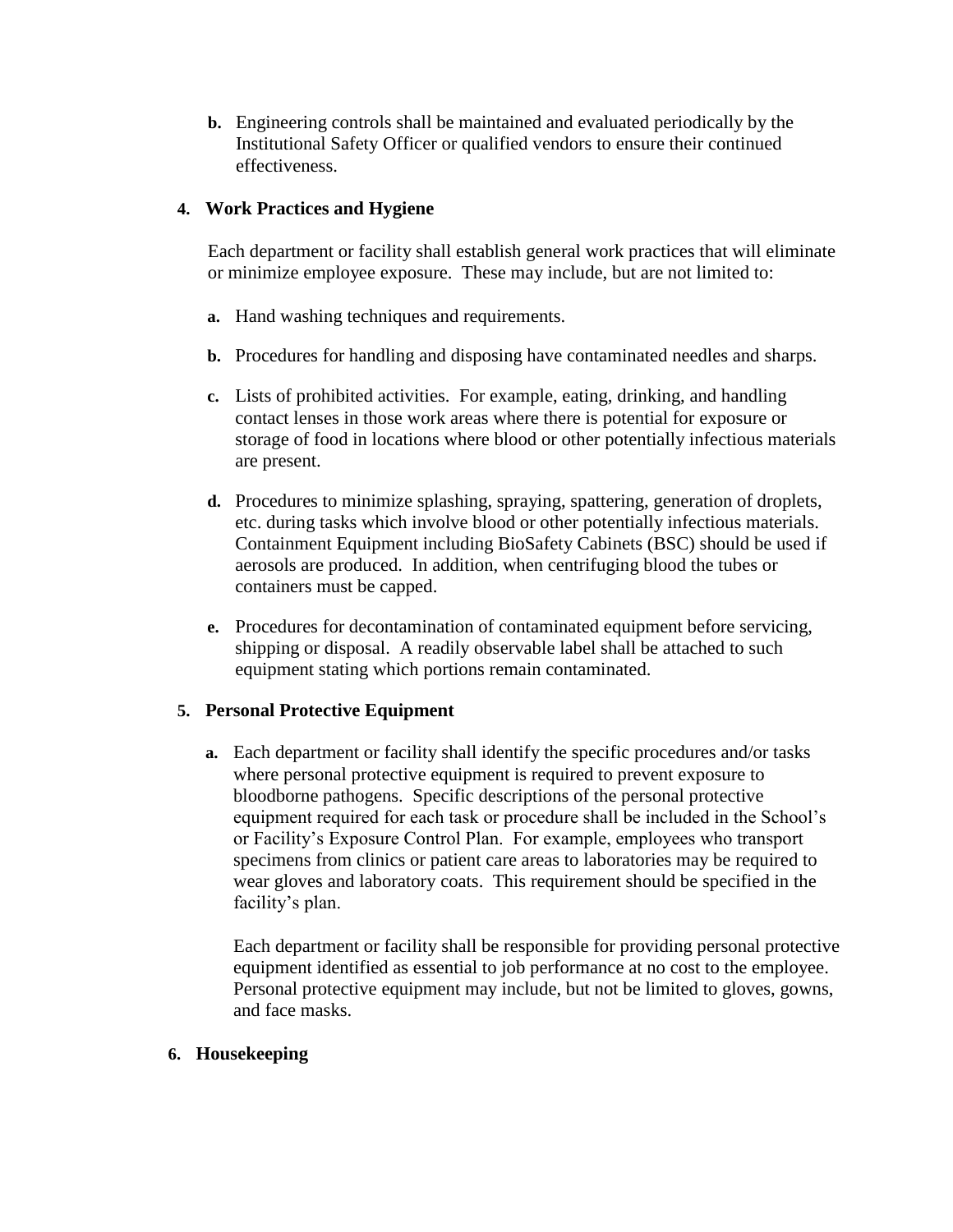- **a.** Each department or facility shall ensure that an appropriate written schedule for cleaning and decontaminating different work areas and surfaces, based upon the location within the facility, type of surface to be cleaned, types of contamination present, and tasks or procedures being performed in the area, is established and implemented in each of their units.
- **b.** Each department or facility shall ensure that all equipment and environmental and working surfaces are cleaned and contaminated appropriately after contact with blood or other potentially infectious materials.
- **c.** Each department or facility shall ensure that regulated waste is maintained, labeled, and disposed of in accordance with applicable Federal, State, and Local regulations.

# **7. Hepatitis B Vaccination and Post-Exposure Evaluation**

**a.** As required by the School Policy on HIV, **HCV** and HBV, all house staff, faculty and staff who have direct patient contact, who perform or take part in exposureprone procedures (as defined in the School Policy on HIV, **HCV** and HBV), or who have contact with potentially infectious body fluids or laboratory materials must be immunized against hepatitis B or be able to demonstrate immunity. In accordance with the standard, the Infection Control Manager shall be responsible for establishing procedures such that all employees who have occupational exposure can obtain hepatitis B vaccinations at no cost to them. The vaccination shall be made available after the employee has received training in accordance with this policy (see section 9 of the policy) and within 10 working days of assignment to duty, unless immunity has been established or the vaccine is contraindicated for medical reasons.

If an employee"s duties do not require direct patient contact, performance of exposure-prone procedures (as defined in the HIV, **HCV** and HBV policy), or contact with potentially infectious body fluids or laboratory materials, and/or the employee declines the vaccination, he/she must sign a specifically worded declination form (Exhibit I). Each facility shall ensure that the nurse with overall responsibility for providing the hepatitis B vaccinations maintains a copy of the OSHA Bloodborne Pathogen standard and declination form.

**b.** Confidential medical evaluation and follow-up shall be made immediately available to employees after an exposure incident is reported.

# **8. Labels and Signs**

**a.** Warning labels in accordance with the OSHA Bloodborne Pathogen standard shall be affixed to containers or regulated waste, refrigerators and freezers containing blood or other potentially infectious materials (Exhibit 11).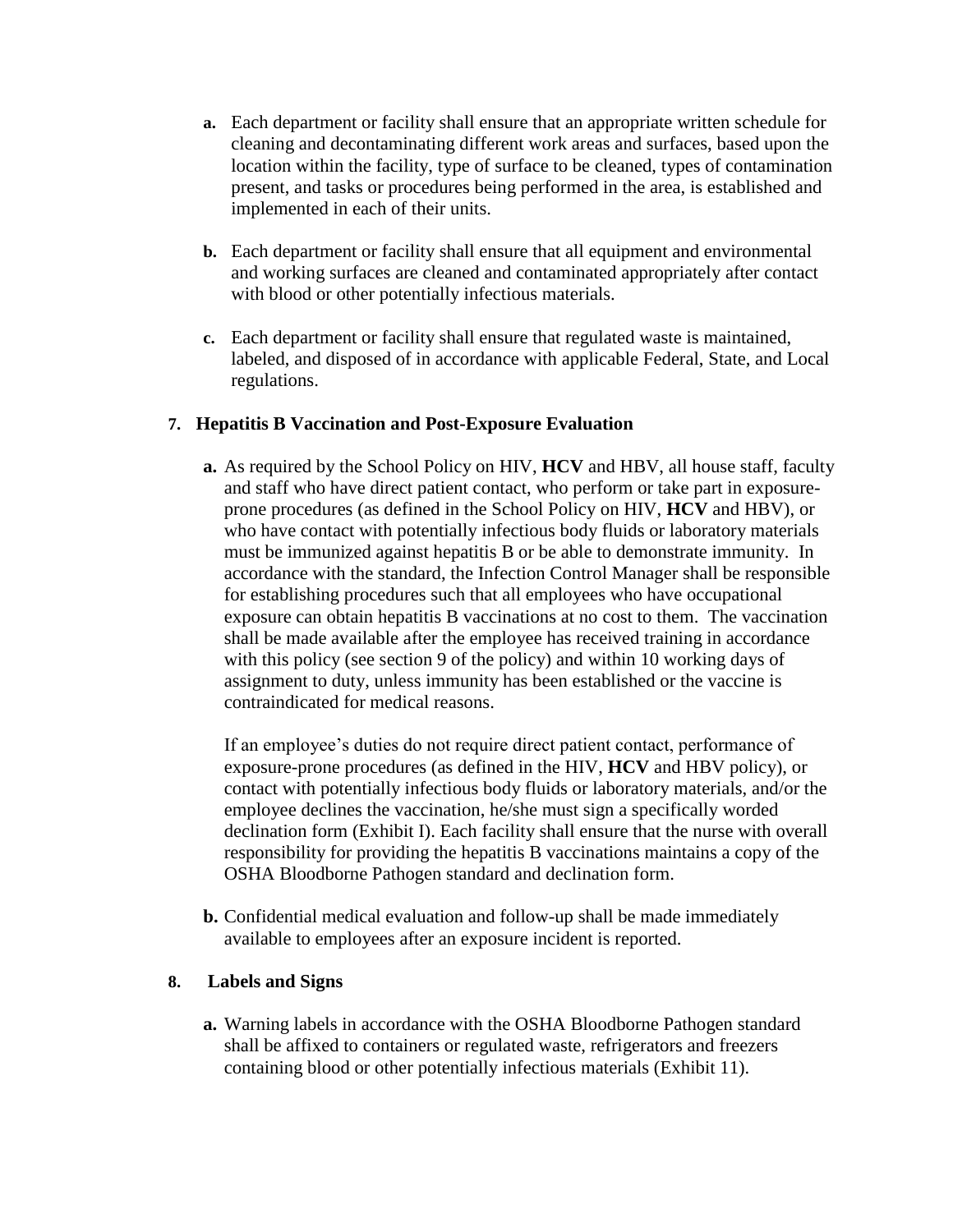**b.** OSHA bloodborne pathogen labels/signs must also be posted at the entrances to work areas conducting HBV, **HCV** and HIV research.

#### **9. Training**

- **a.** Each department or facility shall ensure that all employees with potential occupational exposure participate in a training program on Bloodborne Pathogens with the following frequency.
	- i. At initial assignment
	- ii. Annually
	- iii. When changes that affect the employee's occupational exposure occur.
- **b.** Training shall include as a minimum:
	- i. An explanation of the contents of the OSHA Bloodborne Pathogens Standard and information on how a copy of the standard may be obtained if requested.
	- ii. A general explanation of the epidemiology and symptoms of bloodborne diseases.
	- iii. An explanation of the modes of disease transmission.
	- iv. A review of the School"s or facility"s Exposure Control Plan and the steps that the employee can take to obtain a copy.
	- v. An explanation of the appropriate methods that can be used to recognize and evaluate tasks and activities with potential exposure.
	- vi. An explanation of the use and limitations of the different methods of control including, but not limited to, engineering controls, work practice and personal protective equipment.
	- vii. Information on the types, proper use, location, removal, handling and disposal of personal protective equipment and the basis for selection of the different types of equipment.
	- viii. Information on the appropriate actions and procedures to follow if an exposure occurs.
	- ix. Information on the hepatitis B vaccine including efficacy, safety, and that the vaccine will be free of charge.